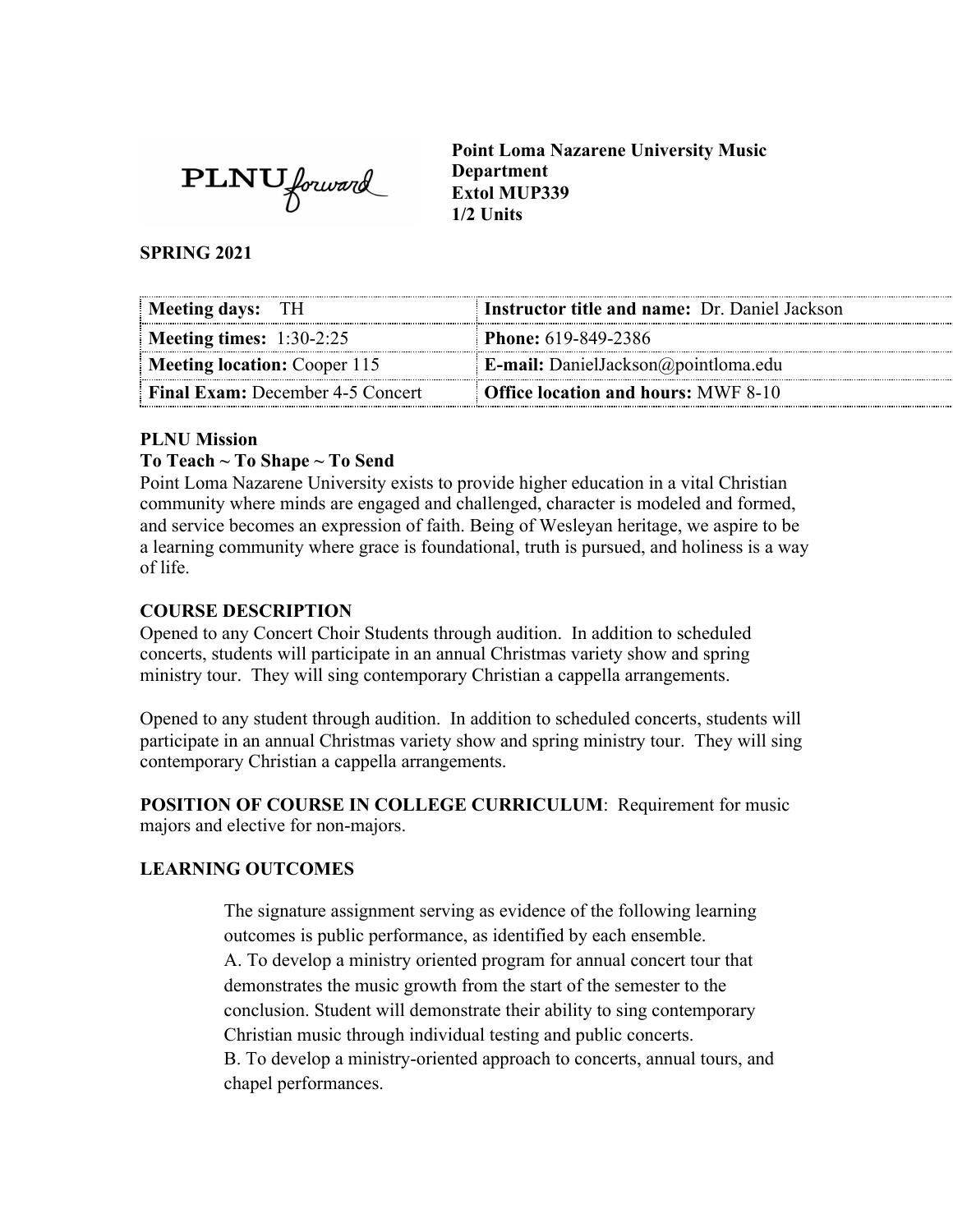C. To cultivate a positive working environment that reflects Christian values outlined in Galatians 5:22-23, while maintaining academic rigor in the pursuit of excellence.

D. Signature assignment will include a quality musical presentation for the general public that will culminate with a CD recording.

**METHODS USED IN THE COURSE**: Students will learn though active participation in music enjoy the process

**CLASS PREPARATION**: Students are expected to listen to music and be prepared to sing a variety of vocal literature

### **EVALUATION**:

- A. 1/3 of grade will attendance
- B. 1/3 of grade will active participation
- C. 1/3 of grade will practical assignments

**INSTRUCTOR AVAILABLITIY:** Students may call or e-mail the professor for a private conference. I also have an open door policy. If you drop by my office and I am available, please come in.

**SPIRITUAL GOALS:** PLNU strives to be a place where you grow as whole persons. To this end we provide resources for our graduate students to encounter God and grow in their Christian faith. At the Mission Valley campus we have an onsite chaplain, Rev. Nancy Pitts who is available during class break times across the week. If students have questions, a desire to meet with Rev Pitts or prayer requests you can contact her directly at [gradchaplainmissionvalley@pointloma.edu](mailto:gradchaplainmissionvalley@pointloma.edu). In addition there are resources for your Christian faith journey available

at http://www.pointloma.edu/experience/faith/graduate-student-spiritual-life

### **PLNU COPYRIGHT POLICY**

Point Loma Nazarene University, as a non-profit educational institution, is entitled by law to use materials protected by the US Copyright Act for classroom education. Any use of those materials outside the class may violate the law.

### **PLNU ACADEMIC HONESTY POLICY**

Students should demonstrate academic honesty by doing original work and by giving appropriate credit to the ideas of others. Academic dishonesty is the act of presenting information, ideas, and/or concepts as one's own when in reality they are the results of another person's creativity and effort. A faculty member who believes a situation involving academic dishonesty has been detected may assign a failing grade for that assignment or examination, or, depending on the seriousness of the offense, for the course. Faculty should follow and students may appeal using the procedure in the university Catalog. See Academic Policies in the Graduate and Professional Studies